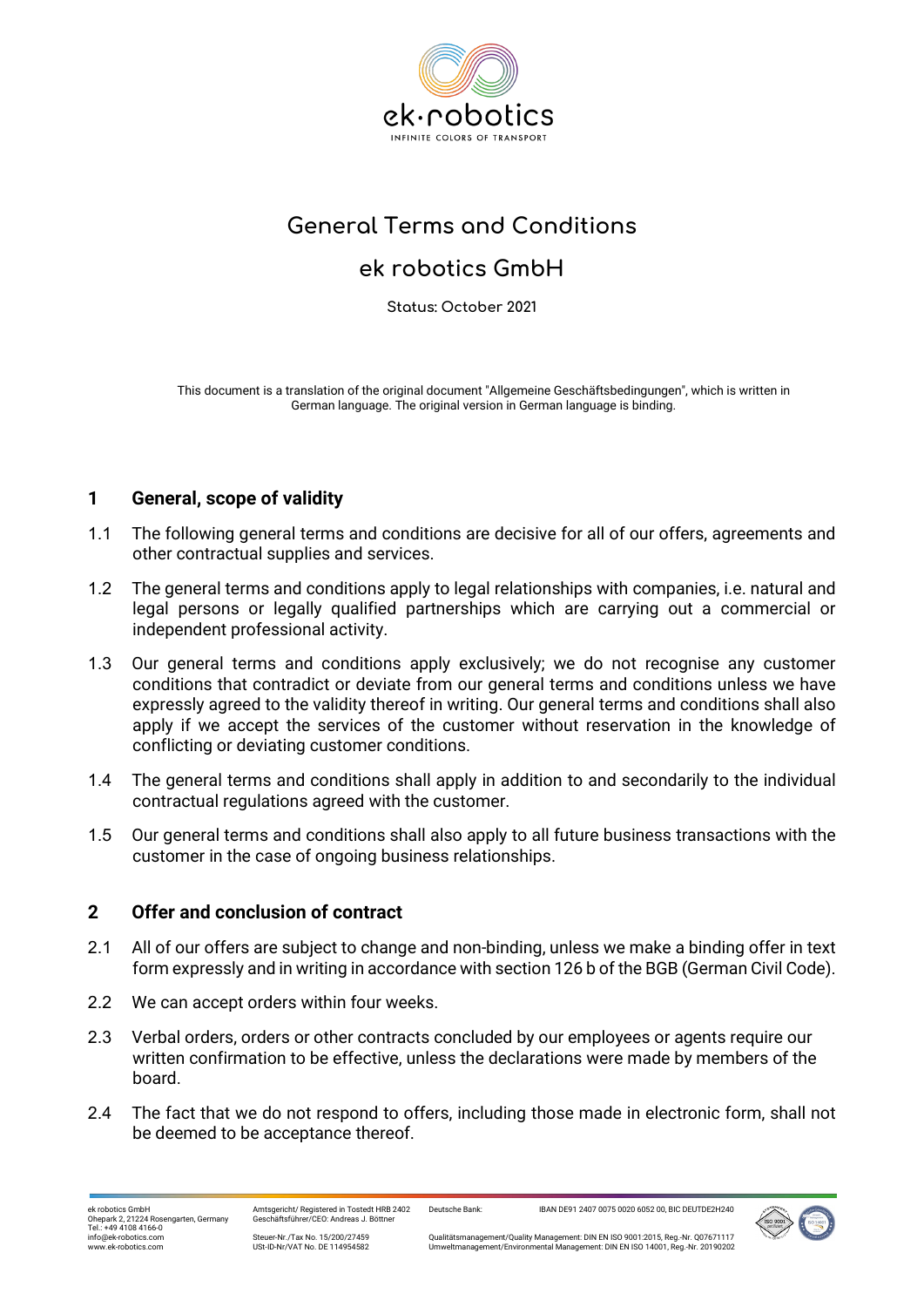

#### **3 Scope of delivery and services**

- 3.1 Our written order confirmation in text form in accordance with section 126 b of the BGB is binding with regard to the description of the type and scope of our deliveries and services. All information regarding the nature of the delivery item in brochures, catalogues, on the Internet, in advertising or in our correspondence prior to the offer as well as on VDI type sheets is only regarded as approximate, unless expressly declared as binding in our offer or our order confirmation. This also applies to photographs, drawings and other illustrations.
- 3.2 The customer must present specific requirements for the automated guided vehicle to be manufactured (hereinafter "AGV") or any other project that is being manufactured during the planning phase. The customer's requirements, which should be formulated in a requirement specification as far as possible, define the functionality and performance capability of the AGV
- 3.3 or the other project that is being manufactured. The requirements made by the customer must be attached to the contract in the form of an appendix.
- 3.4 We check the customer's requirements for completeness, uniqueness, consistency and technical feasibility, and will draw up the functional specification on the basis of this.
- 3.5 If serious technical problems prevent the implementation of the customer's requirements during the preparation of the functional specification, or if the customer's requirements do not take sufficient account of relevant circumstances, we shall immediately and comprehensively inform the customer thereof and present possible solutions if necessary. If the customer's requirements are not feasible for us in a technically reasonable manner, they shall be marked accordingly by a special note in the functional specification.
- 3.6 The customer shall check the functional specification that we have drawn up, particularly with regard to the implementation of his specified requirements and shall accept the specification in writing. This makes the functional specification decisive for the technical details of the order.
- 3.7 We reserve the right to make design and shape changes during the delivery period, provided that and insofar as the subject of the delivery and its functionality and appearance are not fundamentally changed as a result thereof, and the changes are acceptable to the customer.
- 3.8 The installation and operation of an AGV or other project shall take place on the basis of our "Technical Conditions". These are the basis for the acceptance of all of the main characteristics and key figures of the AGV. The "Technical Conditions" are a constituent of these conditions and can be handed over to the customer upon request.
- 3.9 Customer preparations must also be carried out on the basis of our "technical conditions". The customer must fulfil the specifications thereof when services are being provided on site.
- 3.10 The performance specifications for an automated guided vehicle relate to indoor operation at an air temperature of + 5° to 40° C, a level floor that meets our floor specifications, and dry operating conditions. They do not extend to acceleration times. Deviations from the performance specifications are also permitted within the range of normal tolerances for the above-mentioned conditions.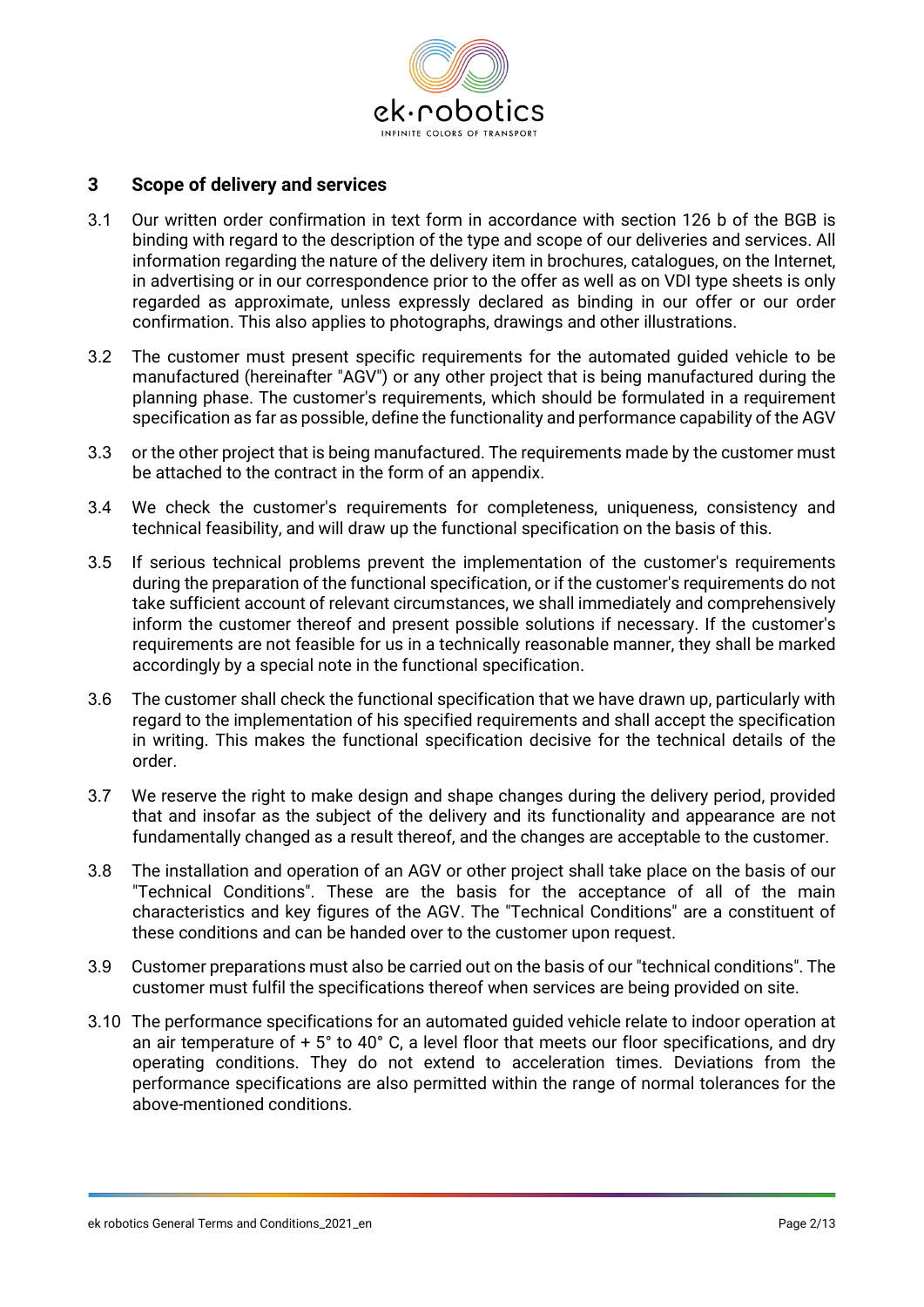

3.11 The exclusive right is reserved to property rights and copyrights in cost estimates, drawings and similar documents and also information of a physical or non-physical nature – also in electronic form. Such documents and information may only be made available to third parties if we have given our prior consent, including extracts thereof, and if a contract is not concluded they must be returned to us without having to be asked and without delay or destroyed immediately if the return thereof is not possible or inappropriate**.**

## **4 Change Requests – Change Performance Procedure**

- 4.1 Changes to the information in the functional specification require a corresponding declaration from the parties in text form in accordance with section 126 b of the BGB concerning changes to the information. The customer can demand changes and additions to the service at any time if these are technically feasible and reasonable for us. We will check the change request within 20 working days of receipt and inform the customer of the result together with any costs that may have been incurred or changes to the project schedule in the form of a binding offer in text form in accordance with section 126 b of the BGB.
- 4.2 The customer shall check the offer within 10 working days of receipt. If the customer accepts the offer, the changes shall become a constituent of the contract. If the customer does not accept the offer, the parties to the contract will continue the project unchanged.
- 4.3 We will continue to perform the contractual services in accordance with the plan during an ongoing service change procedure, unless the customer instructs us in writing that the work should be stopped or restricted until a decision has been made about the change of services. If services must be provided or actions must be carried out before the conclusion of the service change procedure that would no longer be realisable due to the service changes, we shall inform the customer thereof immediately in writing.

#### **5 Delivery and performance deadlines, dates**

- 5.1 Delivery shall take place ex works (EXW Incoterms 2020).
- 5.2 Delivery or performance deadlines and delivery or performance dates shall be agreed individually or specified by us when the order is accepted.
- 5.3 The delivery or performance deadline for "ex works" deliveries shall be deemed to have been fulfilled if the customer has been informed of readiness for delivery until the expiration thereof.
- 5.4 The start of the delivery or performance deadline that has been individually agreed or specified by us requires clarification of all technical questions.
- 5.5 Compliance with the delivery or performance deadline by us further requires in-time and proper fulfilment of the customer's obligations. The right is reserved to object to the non-fulfilment of the contract.
- 5.6 If we do not receive deliveries or services from subcontractors that are incorrect or not in time for reasons beyond our control despite having proper congruent coverage, or if events of force majeure occur, i.e. performance impediments lasting for more than 14 calendar days for which we are not to blame, we will inform the customer thereof in writing in good time. In this case,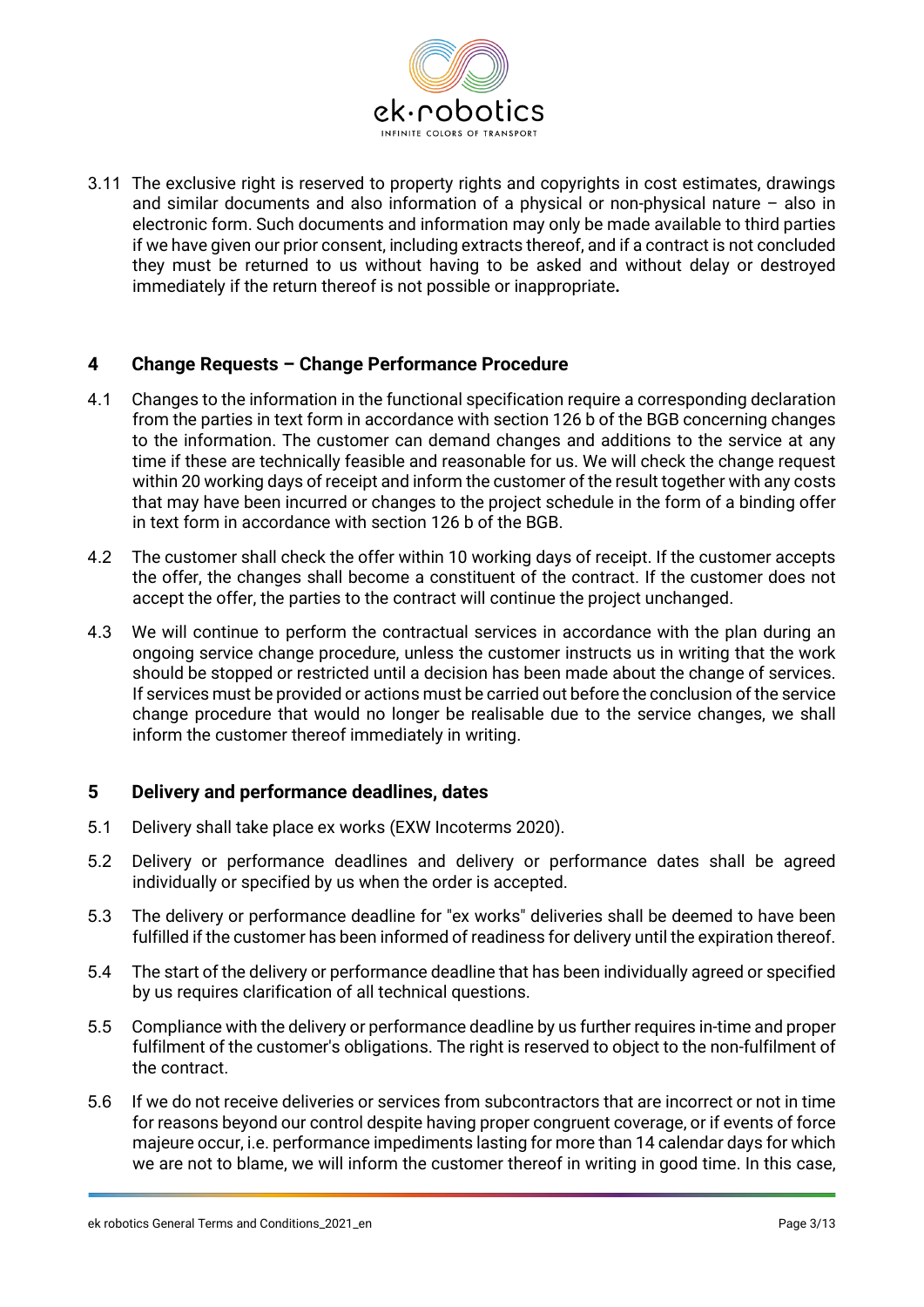

we are entitled to postpone the delivery or service for the duration of the hindrance or withdraw from the contract in whole or in part because of the part which has not yet been fulfilled, insofar as we have complied with our above-mentioned obligation to provide information and have not assumed the procurement risk or production risk and the performance hindrance is not only of a temporary nature. Force majeure constitutes the equivalent of strikes, lockouts, official intervention, energy and raw material shortages, transport bottlenecks without fault, operational impediments for which we are not to blame such as fire, water and machine damage, and all other impediments for which are not responsible from an objective point of view.

- 5.7 If a delivery or performance date or a delivery or performance deadline is binding and is exceeded by more than 12 weeks due to events in accordance with the preceding section 4, or if adherence to the contract is objectively unreasonable for the customer in the case of a non-binding delivery or performance date or a non-binding delivery or performance deadline, the customer is entitled to withdraw from the contract because of the part which has not yet been fulfilled.
- 5.8 The default in delivery for which we are responsible shall be determined in accordance with the statutory regulations. However, a reminder from the customer is required in any case. If we are in default of delivery, the customer can only demand lump-sum compensation for the damage which he has suffered due to default. For each completed calendar week of default, the damage compensation shall amount to 0.5% of the value of the part of the delivery that cannot be used on time or not in accordance with the contract because of the delay, but no more than 5% of the net order value in total. We reserve the right to prove that the customer did not suffer any damage at all, or only a significantly lesser amount of damage than the above lump sum.
- 5.9 The rights of the customer in accordance with section XII of these general terms and conditions and our legal rights in particular in the event of an exclusion of the obligation to perform (e.g. because of impossibility or unreasonableness of performance and/or subsequent performance) remain unaffected.

#### **6 Prices, payment conditions**

- 6.1 All prices are in EUROS  $(\epsilon)$  or country specific currency if needed plus the statutory rate of value added tax that applies at the time of invoicing, excluding taxes, insurance and duty.
- 6.2 The prices for the options only apply in conjunction with the placement of the main order.
- 6.3 If no separate agreements are made, the following payment conditions shall apply:
	- a) For AGV orders:
		- Payment of the amount of 40% of the order value upon confirmation of the order,
		- Payment of 40% of the order value after notification of readiness for delivery,
		- Payment of 10% after the system has been taken into service,
		- Payment of 10% after acceptance of the system or at no later than four weeks after handover and productive use of the system.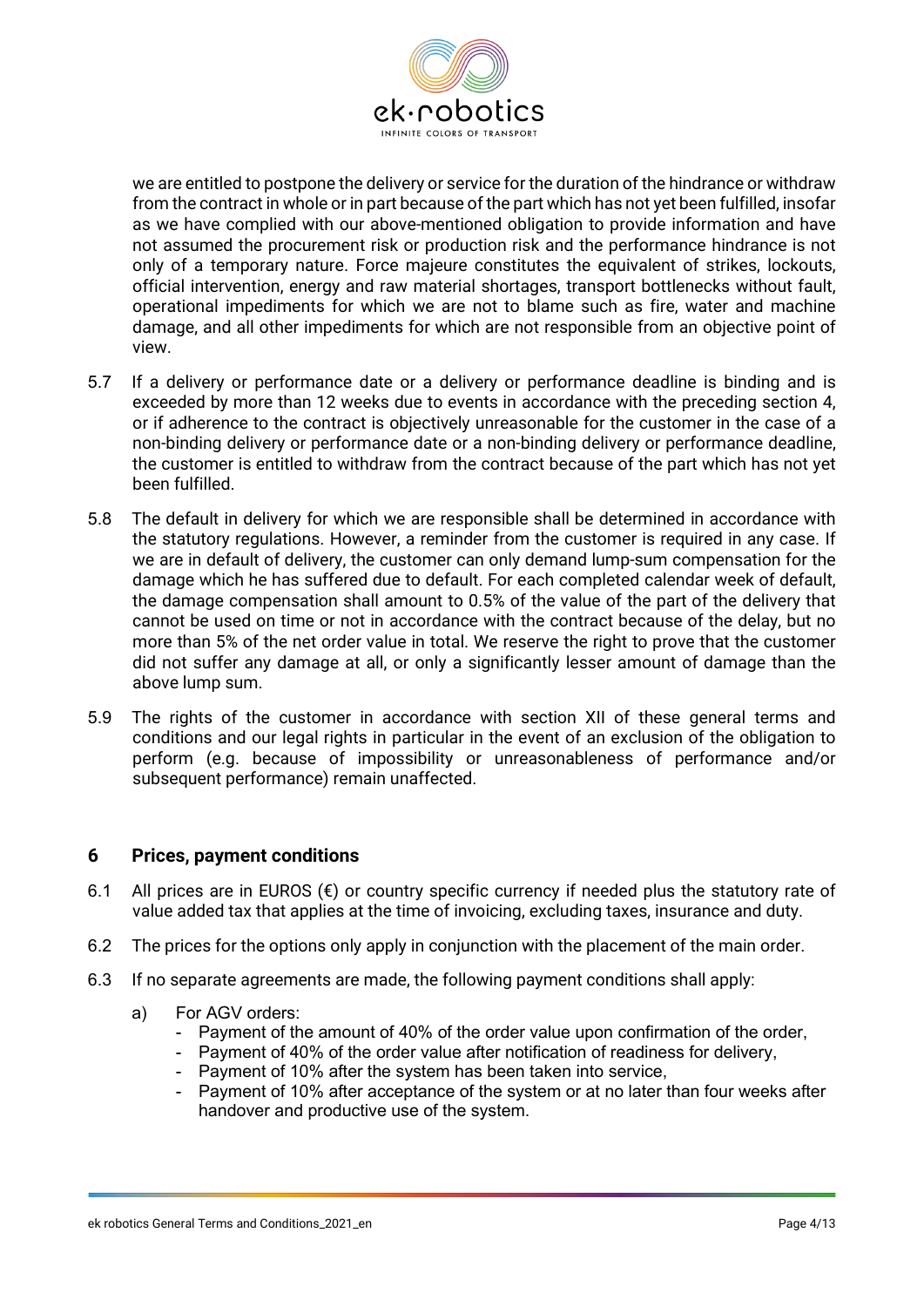

- b) For spare part orders or other services from us:
	- Payments must be made within 30 days of the date of the invoice unless agreed otherwise
- 6.4 In the event of default of payment by the customer, we are entitled to demand default interest at the rate of 9 % above the base interest rate until full payment is made (section 288 para. 2 of the BGB). The customer is at liberty to provide us with proof of lesser damage.

#### **7 Assignment prohibition**

Customer claims that have been made against us may not be assigned.

#### **8 Retention, offsetting**

- 8.1 The customer shall only be entitled to the right of retention against our claims insofar as his counterclaims are undisputed or have been established as final and absolute.
- 8.2 As far as the customer is concerned, offsetting against our claims is limited to counterclaims resulting from the same contractual relationship or from other legal relationships that are undisputed, established as final and absolute or recognised by us.

## **9 Delivery, transfer of risk, acceptance delay**

- 9.1 Partial services are permitted, provided that they do not result in disadvantages for the
	- customer.
- 9.2 The risk of accidental loss and accidental deterioration of the goods shall be transferred to the customer no later than when delivery takes place. However, in the case of purchases involving delivery by carrier, the risk of accidental loss and accidental deterioration of the goods and the risk of delay shall be transferred as soon as the goods are delivered to the forwarding agent, the freight carrier or any other person or institution that is designated to carry out the delivery. The handover shall be the same if the customer is in default of acceptance.
- 9.3 If the customer is in default of acceptance, fails to participate in an act of cooperation or the delivery or service is delayed for other reasons for which the customer is responsible, we are entitled to demand compensation for the resulting damage, including additional expenses (e.g. storage costs).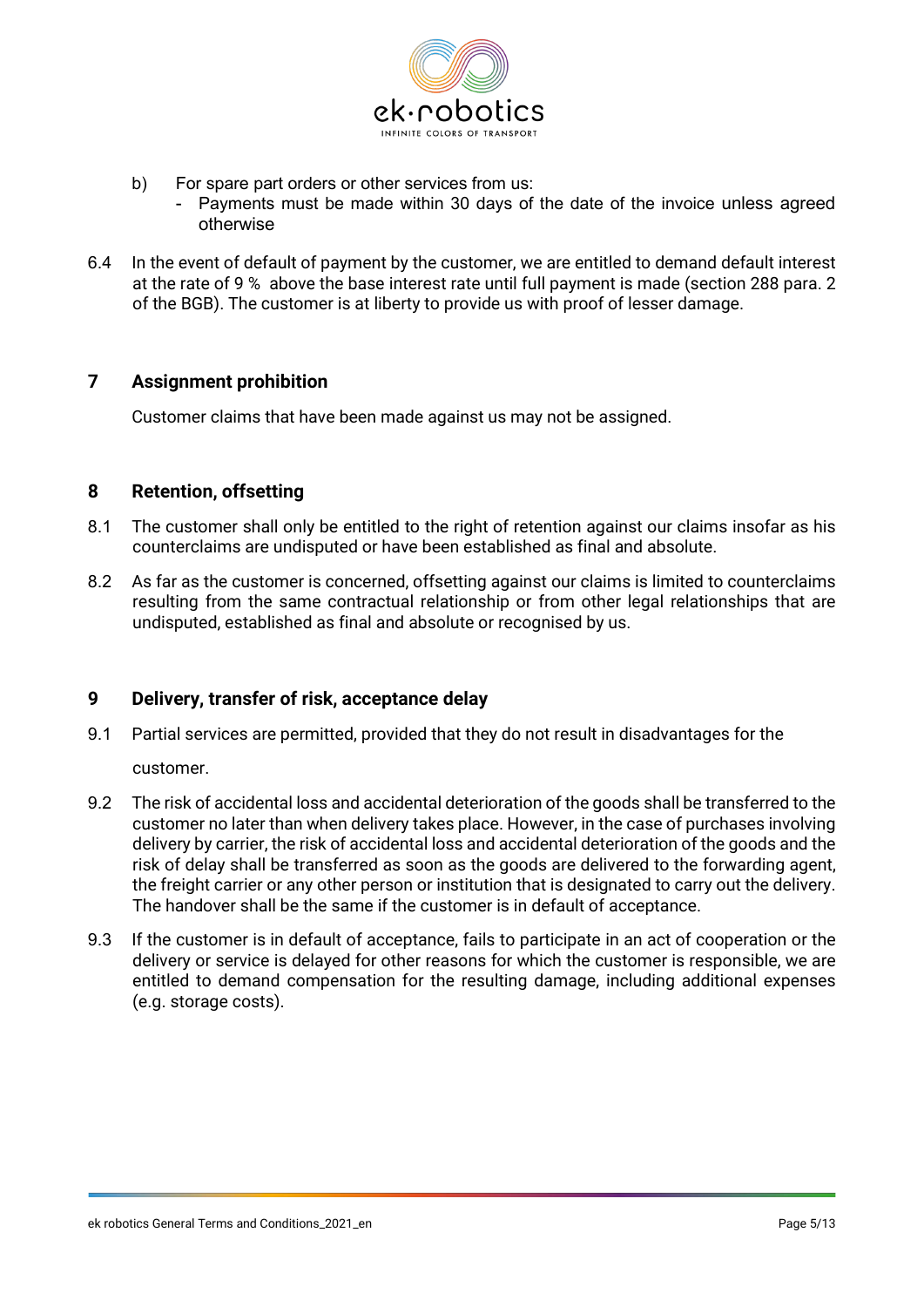

#### **10 Intellectual property rights, provision of documents**

- 10.1 The customer is obliged to inform us immediately of any industrial property rights claims from third parties with regard to the products that we have supplied. We are entitled, but not obliged, to take over legal defence at our own expense and on our own responsibility.
- 10.2 The customer guarantees that the goods and services that are provided and the documents that it has provided are free from third-party property rights. In the event of defects in title, the customer must indemnify us from all appropriate claims from third parties, unless he is not responsible for the defect of title.
- 10.3 By providing documents, the customer grants us the non-exclusive right to use them for all contractually intended purposes without any temporal or special limitation. If inquiries are received about items on the basis of provided documentation such as drawings and specifications (drawing parts), we are entitled to make them available to manufacturing subsuppliers for the purpose of inquiries and subsequent fulfilment of the contract.

#### **11 Acceptance**

- 11.1 We can request acceptance of the services in writing after notification of completion also before the expiry of the agreed implementation period if necessary. The customer shall then carry out the acceptance within a period of 12 working days; another deadline may be agreed. If trial operation has been agreed, the acceptance must be carried out after successful trial operation.
- 11.2 Self-contained parts of the service must be accepted separately by our request.
- 11.3 A formal acceptance must take place if this is requested by a party to the contract.
- 11.4 We shall draw up a report of the acceptance, which must be countersigned by the customer.
- 11.5 In the event of material defects, acceptance can be refused until the defects have been rectified.
- 11.6 If the customer has used the service or a part of the service, the acceptance shall be deemed to have taken place after six working days of the start of use, unless otherwise agreed.
- 11.7 When acceptance has taken place, the risk passes to the customer, unless this does not already apply on the basis of section 9. or other regulations in these general terms and conditions.

## **12 Retention of title**

12.1 Until all current and future claims arising from the respective contracts and the current business relationship (hereinafter referred to as "secured claims") have been paid in full, we reserve the right to ownership of all delivery items. If our obligation to provide services includes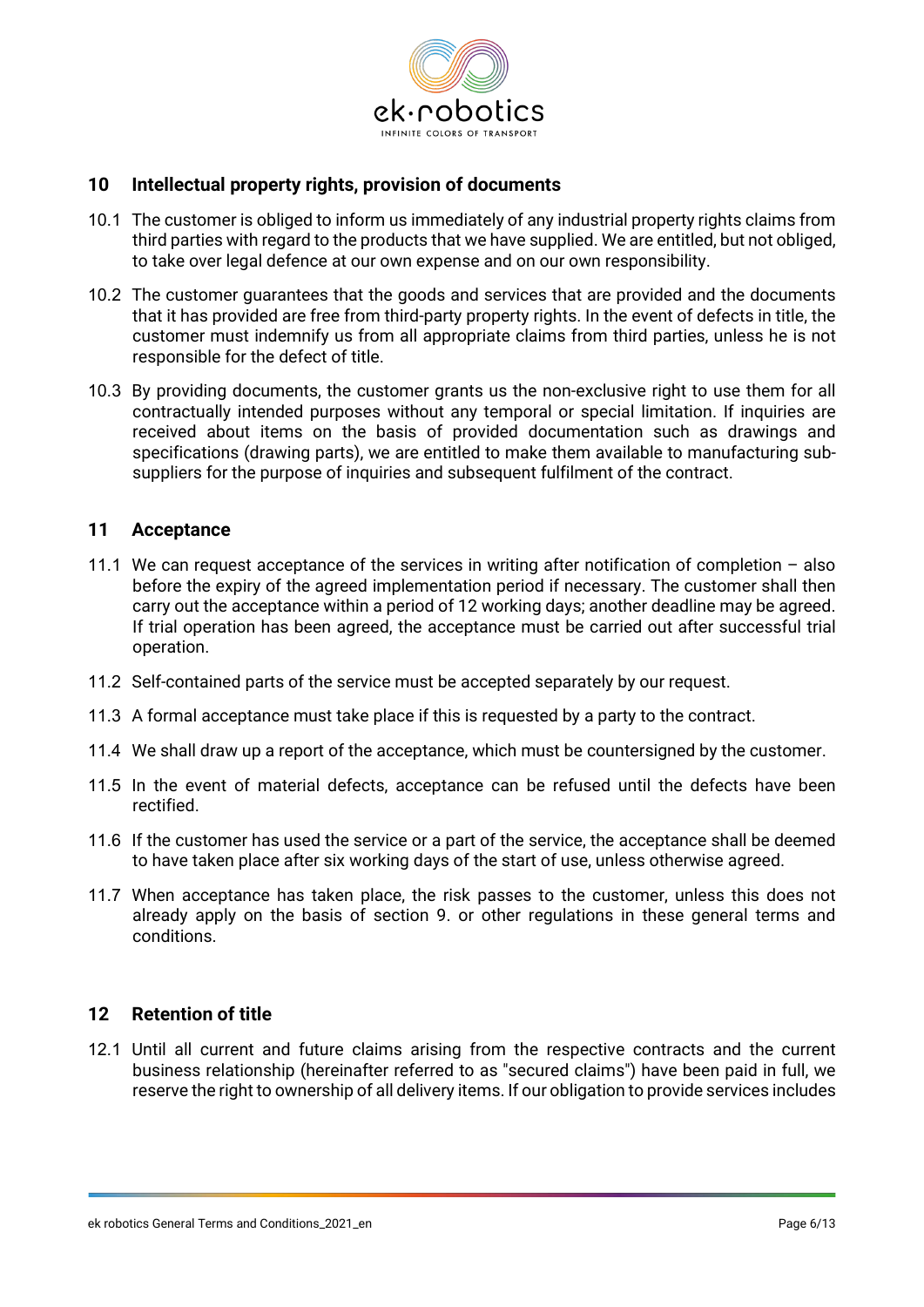

the delivery of software, the customer shall in any case only be granted a revocable usage right until all claims have been paid in full.

- 12.2 The delivery items that are subject to retention of title may neither be pledged to third parties nor transferred for security until full payment of the secured claims has been made. The customer must notify us in writing immediately if and to what extent third parties access our goods.
- 12.3 In the event of a breach of contract by the customer, particularly in the event of non-payment of the remuneration that is due, we shall be entitled to withdraw from the contract in accordance with the statutory provisions and demand the delivery items on the basis of retention of title and withdrawal from the contract. If the customer does not pay the remuneration that is due, we may only assert these rights if we have previously set the customer a reasonable payment deadline without success, or if the setting of such a deadline is superfluous in accordance with the statutory regulations.
- 12.4 The customer is authorised to resell and/or process the goods which are subject to retention of title during the normal course of business. In this case, the following provisions shall also apply.
	- a) The retention of title extends to the products resulting from the processing, mixing or combination of our delivery items at their full value, whereby we shall be regarded as the manufacturer. In the event of processing, mixing or combination with third-party goods, if the third party has any ownership rights, we shall acquire co-ownership in the ratio of the invoice values of the processed, mixed or combined goods. The same conditions apply to the resulting product as for the items delivered under retention of title.
	- b) The customer shall assign claims against third parties arising from the resale of the goods or the product to us with immediate effect, either as a whole or for the amount of any co-ownership share to which we are entitled in accordance with the preceding paragraph for security purposes. We accept the assignment. The customer obligations referred to in section 12.2 shall also apply with regard to the assigned claims.
	- c) Both we and the customer shall remain authorised to collect the claim. We undertake not to collect the claim provided that the customer fulfils his payment obligations toward us, is not late with payment, does not file an application for the opening of insolvency proceedings, and no other deficiencies in his performance capability occur. However, if this is the case, we can demand that the customer informs us about the assigned claims and their debtors, provides all the information required for collection, hands over the associated documents and informs the debtors (third parties) about the assignment.
	- d) If the realisable value of the securities exceeds our claims by more than 10%, we shall release securities by request of the customer. The choice of the securities to be released is up to us.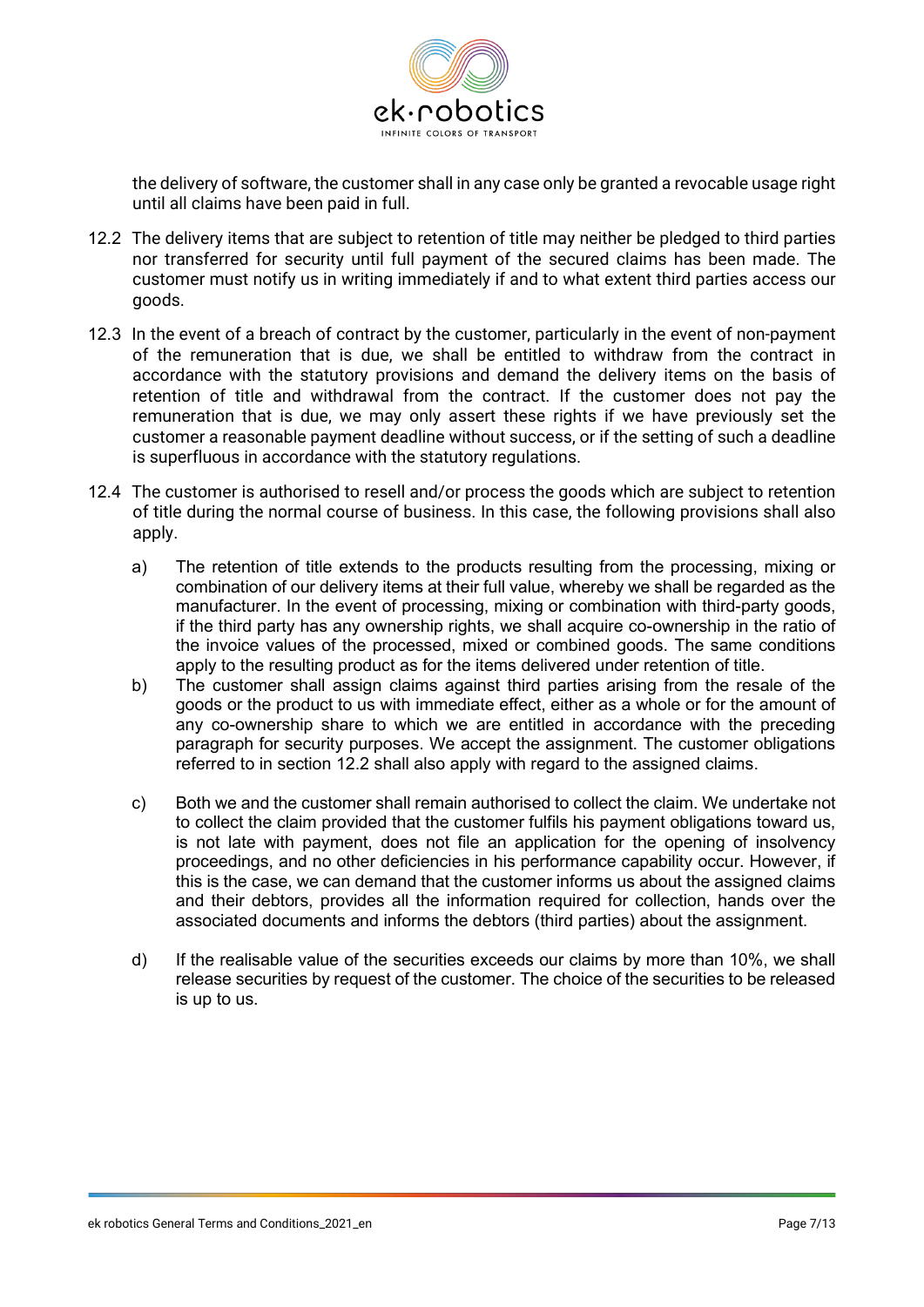

#### **13 Customer defect claims**

- 13.1 The legal regulations apply with regard to the customer's right in the event of material defects and defects in title, unless otherwise specified in the following.
- 13.2 The customer's defect claims arising from the purchase contract law require that he has complied with his statutory investigation and reporting obligation (sections 377, 381 of the German Commercial Code). If a defect appears during the investigation or later, we must be informed thereof immediately in writing. The notification shall be deemed to be immediate if it is provided within two weeks, whereby prompt dispatch of the notification is sufficient for adherence to the deadline. Irrespective of this examination and reporting obligation, the customer must provide notification in writing of obvious defects (including incorrect and short deliveries) within two weeks of delivery, whereby prompt sending of the notice is sufficient for adherence to the deadline. If the customer fails to properly investigate and/or report defects, our liability for the defect which has not been reported or not reported in time shall be ruled out.
- 13.3 At our discretion, all parts of the delivery item which are already subject to material defects at the time of risk transfer or services that were defective at the time of acceptance shall either be repaired by eliminating the defect or replaced, or new services shall be provided free of charge. Our right to refuse supplementary performance under the legal requirements remains unaffected.
- 13.4 The customer must give us the time and opportunity that is required to carry out the supplementary performance, particularly handing over the goods that are the subject of the complaint for checking purposes. In the case of replacement delivery, the customer must return the defective goods to us in accordance with the legal regulations. Supplementary performance does not include the removal of the defective item or re-installation, if we were not originally obliged to install it.
- 13.5 The cost of testing and subsequent performance, particularly transport, travel, labour and material costs (not removal and installation costs), shall be borne by us if a defect is actually present. If, however, a demand for defect rectification by the customer turns out to be unjustified, we can claim for repayment of the resulting costs by the customer.
- 13.6 If the subsequent performance has failed or a reasonable period of time to be set by the customer for subsequent performance has expired without success or is superfluous in accordance with the statutory regulations, the customer can withdraw from the contract or reduce the remuneration. However, there shall be no right of withdrawal in the event of a minor defect.
- 13.7 Additional claims by the customer due to or in connection with defects or consequential damage for compensation or the repayment of wasted expenditure shall only exist in accordance with **section 14** and are otherwise excluded.
- 13.8 No claims for defects as a result of natural wear and tear, improper handling or improperly implemented changes or repairs to the subject of the service by the customer or third parties shall apply. The same shall apply to defects which are attributable to the customer or attributable to a technical cause other than the original defect. The customer must particularly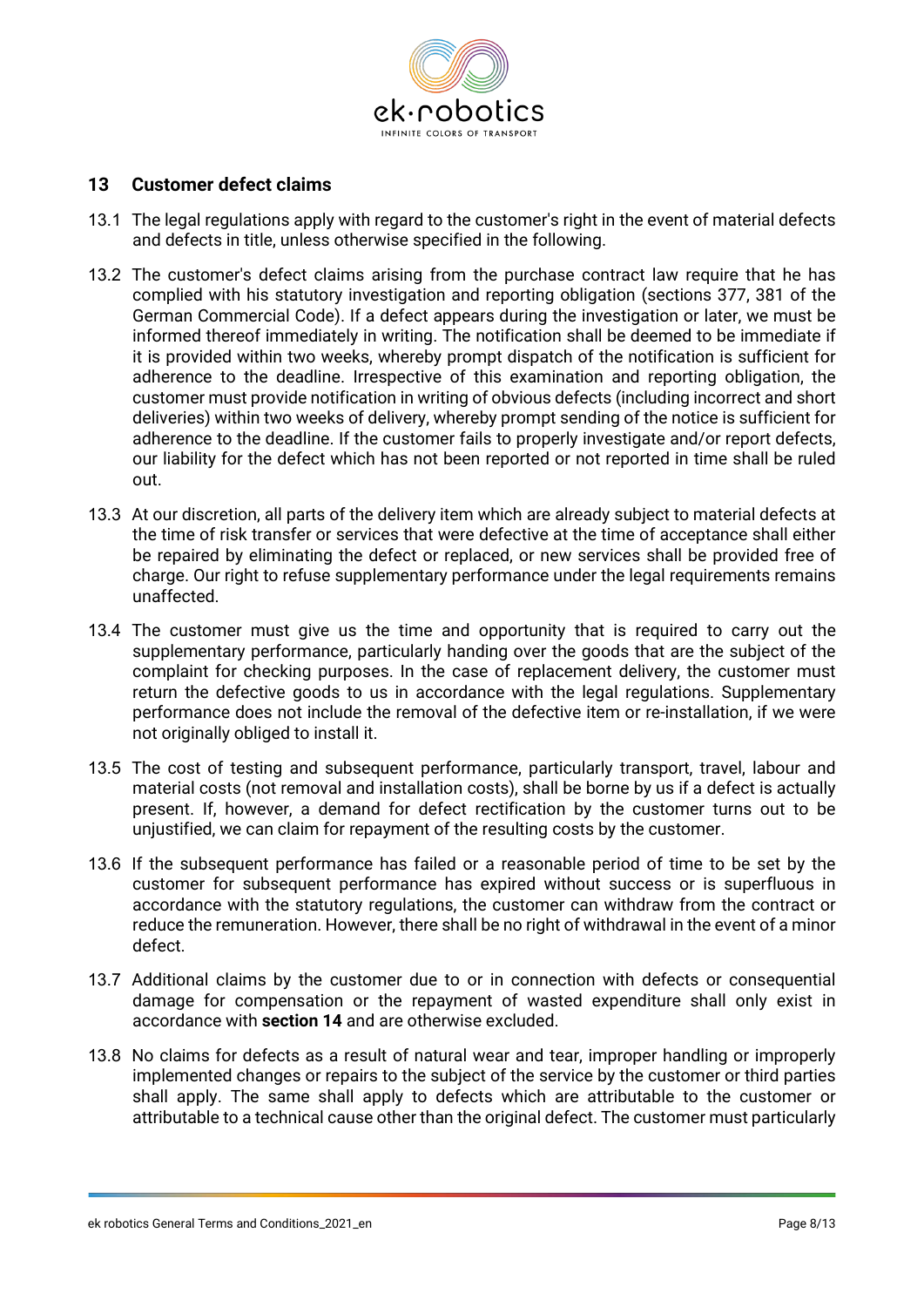

follow the operating, storage and/or maintenance recommendations specified by us or the manufacturer.

#### **14 Other liability**

- 14.1 Unless otherwise stated in these general terms and conditions, including the following provisions, we are liable in the event of a breach of contractual and non-contractual obligations in accordance with the relevant statutory provisions.
- 14.2 Regardless of the legal basis, we are liable for damages in the event of intent and gross negligence. In the event of simple negligence, we are only liable
	- a) for damage resulting from death, injuries or damage to health,
	- b) for damage resulting from violation of an essential contractual obligation (fulfilment of which makes proper execution of the contract possible at all, and compliance with which the contractual partner can put its trust in and may trust at regular intervals); however, in this case our liability is limited to compensation for foreseeable and typically occurring damage.
- 14.3 The liability limitations resulting from section 14.2 shall not apply if we have fraudulently concealed a defect or taken over a guarantee for the quality of the goods. The same applies to customer claims in accordance with the Product Liability Act.
- 14.4 In the event of a breach of duty which does not consist of a defect, the customer can only withdraw or terminate the contract if we are responsible for the breach of duty. The free right to termination by the customer (particularly in accordance with sections 650, 648 of the BGB) is ruled out. The legal requirements and legal consequences otherwise apply.

## **15 Limitation period**

15.1 The limitation period for defect claims by the customer is two years, provided that the defective item has not been used in an assembly/construction in accordance with its usual purpose of use and is the reason for it being defective. This also applies to claims arising from unauthorised action which are based on a defect of the performance object. The period of limitation begins with the delivery of the performance object or the acceptance of the services. Unlimited liability on our part for damage resulting from the violation of a guarantee or death, injuries or damage to health, intent and gross negligence and product defects remains unaffected. A statement from us concerning a defect claim asserted by the customer shall not be regarded as the start of negotiations about the claim or the circumstances justifying the claim, provided that we have rejected the defect claim in full.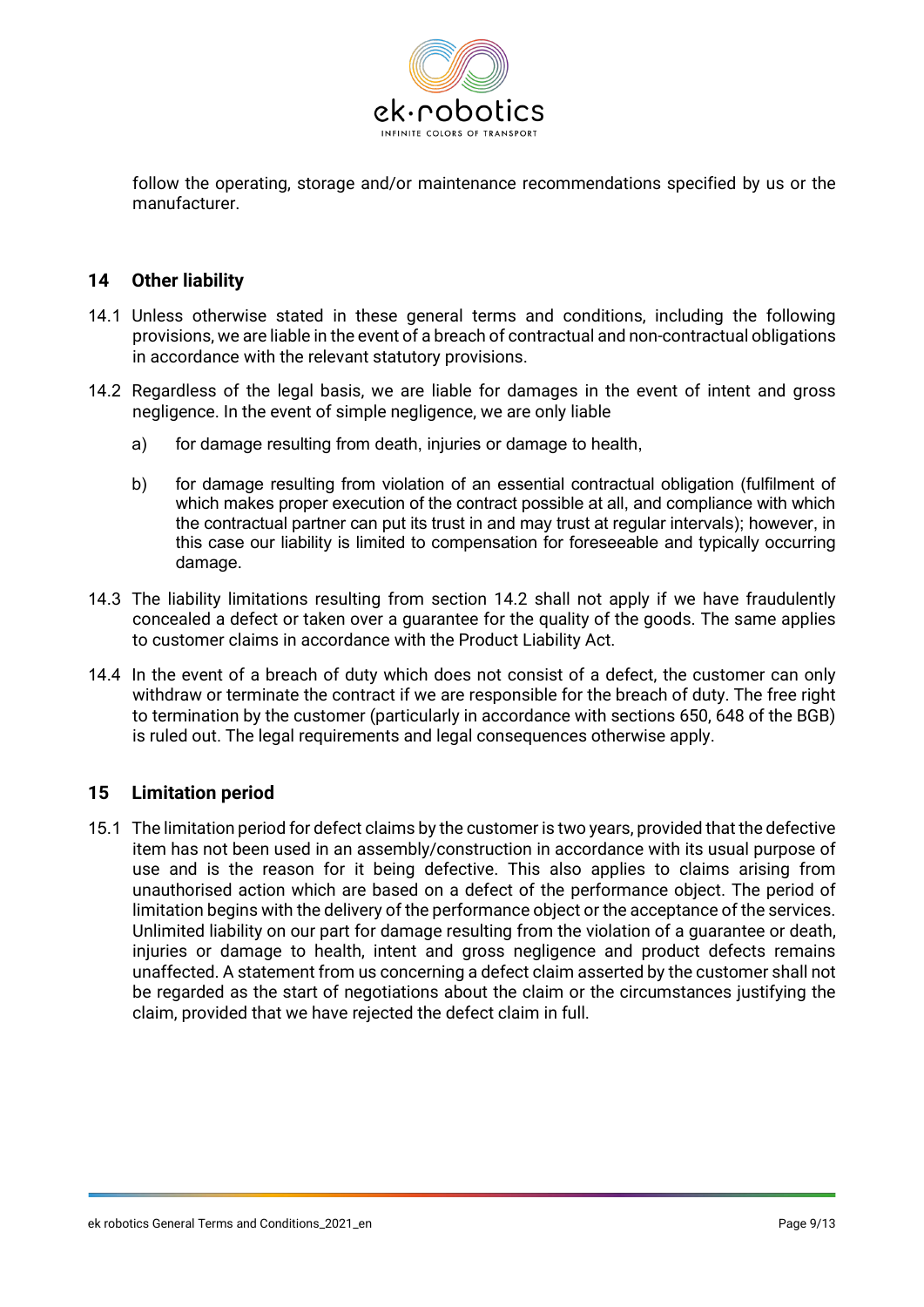

### **16 Intellectual property and usage rights for software, information and cooperation obligations**

- 16.1 All rights to software which is delivered to the customer or developed for the customer, particularly copyrights, service protection rights and applied industrial property rights, remain with us or the respective owners of rights, unless otherwise stipulated contractually or by law. This also applies if the software was developed in accordance with the specifications or with the cooperation of the customers.
- 16.2 If we use the customer's software, it will only be used for the contractually agreed purposes. If we require the source code of this software for contractually agreed changes or defect rectification, the customer shall make it available to us for use free of charge.
- 16.3 The customer only receives a simple usage right to the software to the extent that is required for the purpose of the contract, unless something to the contrary arises from contractual agreements, particularly the respective licensing conditions of the software, or from legally indispensable provisions. In particular, the customer is prohibited from copying, distributing, passing on, modifying, translating, extending and/or any other reworking of the software which we have provided, as well as decompiling of the software, unless this is expressly contractually permitted, particularly in accordance with the respective licensing terms of the software, or by law.
- 16.4 The customer may make the required backup copies of the software, unless the respective license agreement stipulates otherwise. Section 69d para. 2 of the Copyright Act remains unaffected. Backup copies on portable data carriers must be marked as such and marked with the copyright notice of the original data carrier.
- 16.5 In the event of unlawful use, the right is reserved to make damage claims by us and/or third parties, particularly the manufacturer of the software.
- 16.6 If a third party asserts claims that contradict the granted usage right of the customer, the customer must notify us thereof immediately in text form in accordance with section 126 b of the BGB. The notification shall also contain information about whether the customer has modified the software or linked it with other software and, from the customer's point of view, could justify third party claims. By our request, the customer shall let us handle the defence, and (provided that this is permissible and possible) let us be responsible for the defence or carry it out in accordance with our instructions. Until we have been informed as to whether we can take over the defence, the customer will neither recognize nor compare the asserted claims from the third party without our express consent. If we take over the defence, this obligation shall continue. The customer will also support us in the defence, in so far as this is necessary to carry out a proper defence. In return, we shall indemnify the customer from the necessary external costs resulting from the defence and any compensation and expense claims from the third party, insofar as we are responsible for these. If we do not take over the defence, the customer is entitled to carry out the defence at his discretion. Insofar as existing claims from a third party are not attributable to us, the customer shall not be entitled to any claims against us.
- 16.7 In the event of defects in title with regard to software, we are entitled to attempt supplementary performance at our own discretion, notwithstanding section 439 para. 1 of the BGB. The statutory provisions shall also apply to the warranty in the event of defects in title, irrespective of whether we have taken over the defence against a third party in accordance with section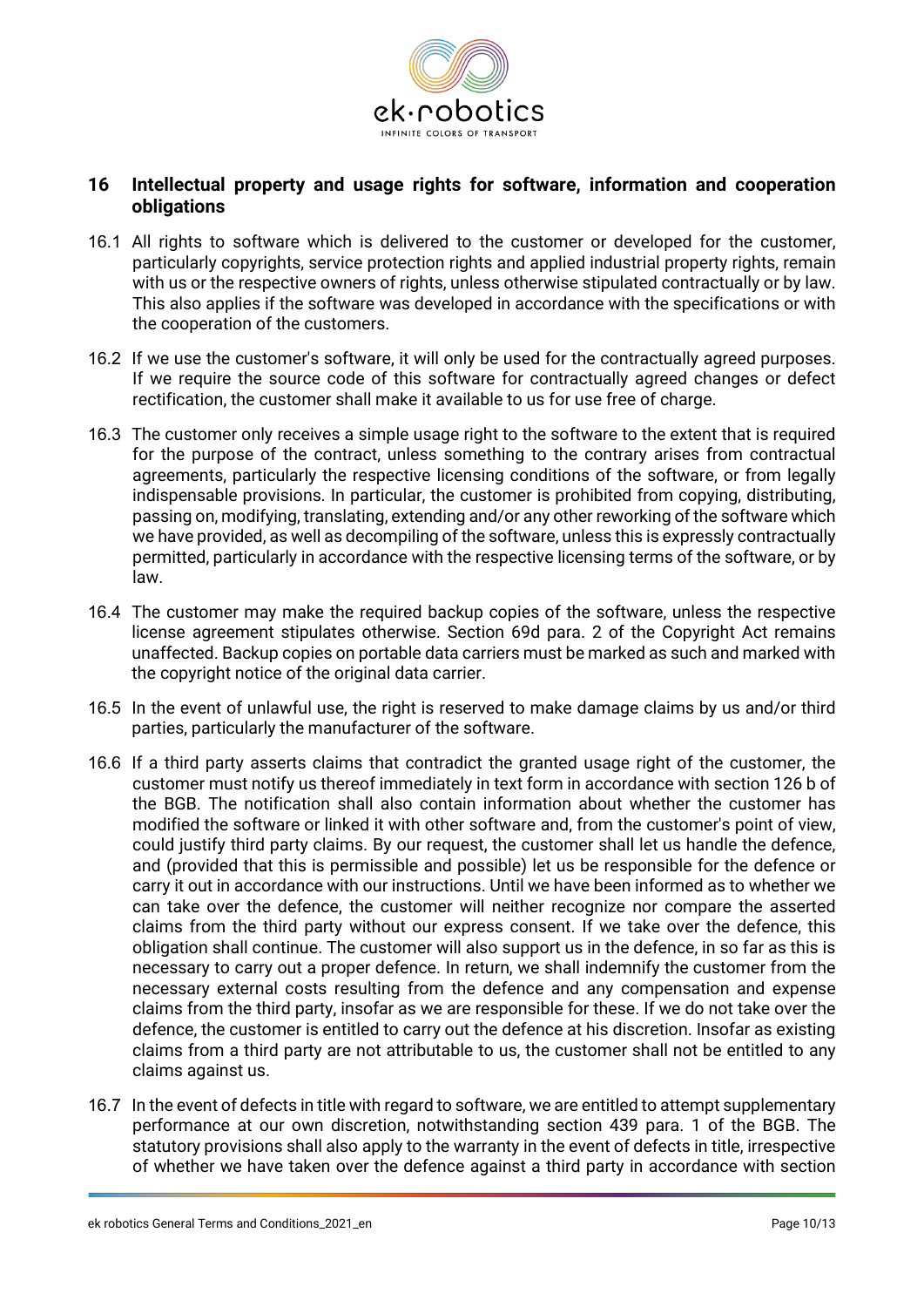

16.2 of these provisions, but with the following deviations: (i) We shall only be liable for the recovery of data to the extent that the loss of data would have occurred even in the event of a data backup by the customer within the scope of due diligence. (ii) Section 16.3 of these general terms and conditions applies accordingly.

## **17 Product liability**

- 17.1 The customer will not change the subject of the service and will particularly not change or remove existing warnings about dangers in the event of improper use of the service object. In the event of violation of this obligation, the customer shall release us internally from product liability claims from third parties, insofar as the customer is responsible for the fault that triggered the liability.
- 17.2 If we have reason to carry out a product recall or issue a product warning because of a product defect in the subject of the service, the customer will support us and take all reasonable measures ordered by us. The customer is obliged to bear the costs of the product recall or warning, insofar as he is responsible for the product defect and the damage which has occurred. Further claims from us remain unaffected.
- 17.3 The customer shall immediately inform us in text form in accordance with section 126 b of the BGB about the risks that he has become aware of when using the goods, and possible product defects.

## **18 Confidentiality**

The customer is obliged to maintain confidentiality about all information to which he is given access and is designated as confidential or is recognizable as business or operating secrets in accordance with other circumstances for an unlimited period of time, and it must be neither recorded, passed on nor utilised. By means of appropriate contractual agreements with the employees and agents working for him, the customer must ensure that they refrain from any use, passing on or unauthorized recording of such business and operational secrets for an indefinite period.

### **19 Partial ineffectiveness**

19.1 Should individually provisions of these terms and conditions become completely or partially ineffective, the remaining provisions shall remain fully effective**.**

## **20 Choice of law, place of jurisdiction and place of fulfilment**

20.1 The law of the Federal Republic of Germany, excluding harmonised international law, particularly the UN Convention concerning contracts for the international sale of goods, apply to the legal relationship between us and the customer. The conditions and effects of the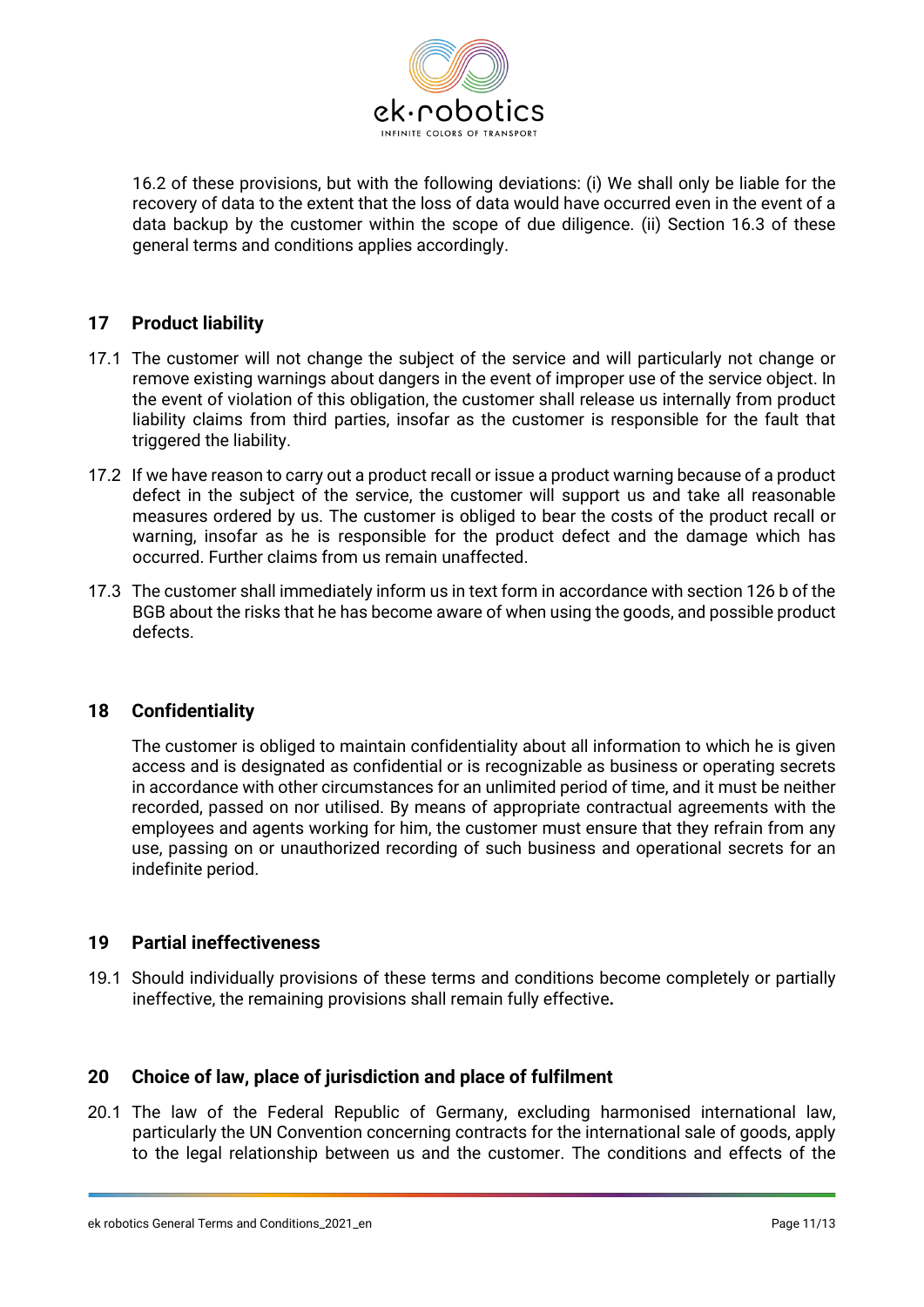

retention of title in accordance with Section X are subject to the law at the respective storage location of the item, insofar as the choice of law in favour of German law is subsequently nonpermissible or ineffective.

- 20.2 If the customer is a businessman in accordance with the Commercial Code, a legal entity under public law or a special fund under public law, the exclusive (also international) place of jurisdiction for all disputes arising directly or indirectly from the contractual relationship is our registered office in Rosengarten. However, we are also entitled to bring legal action at the customer's general place of jurisdiction.
- 20.3 The place of fulfilment for all services provided by the parties is our headquarters in Rosengarten.

#### **21 Environmental statement**

As far as we are concerned, the main focus is on people and the environment. We therefore endeavour to produce our products in a resource-protecting manner and systematically record energy-saving potential in our production procedures and transport. We are working intensively on ecological alternatives for selecting sources of energy and raw materials, and on consistent approaches for avoiding waste and product recycling.

## **22 Criminal and anti-constitutional organizations**

The customer declares that he does not have any business or other connections with terrorists, terrorist organizations or other criminal or unconstitutional organizations. In particular, the customer shall take appropriate measures to ensure the implementation of EC Regulations 2580/2001 and 881/2002 within the scope of his business operations.

## **23 Child labour/youth employment (ILO Conventions 138 and 182 and the UN Convention on the Rights of the Child)**

No persons who are younger than the minimum age required by law in the respective country may be employed. Our customers are obliged to take the necessary measures to prevent the recruitment of persons under the legal age. The minimum age for admission for employment must not be less than the age at which compulsory education ends and under no circumstances less than 15 years of age. National standards for the protection of children and juvenile employees must be observed. The ILO exceptions apply. Children must be protected from economic exploitation, carrying out dangerous work which may affect the child's education and endanger the health or physical, mental, intellectual, moral or social development of the child.